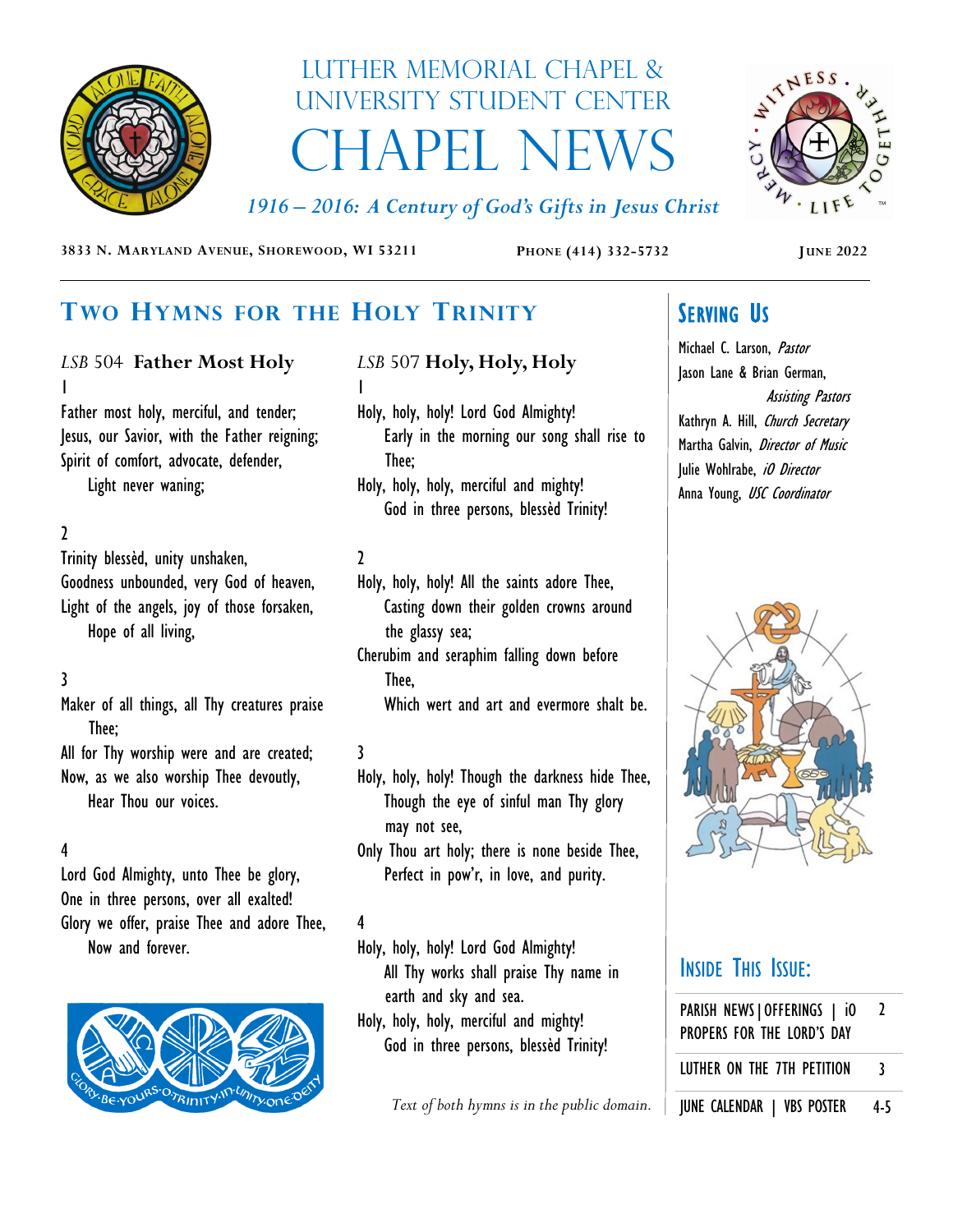| <b>GOD'S CHILD</b>    | <b>DATE</b> |
|-----------------------|-------------|
| <b>Illes Cox</b>      | June 1      |
| Grace German          | June 2      |
| Michael Toll          | June 3      |
| <b>Elliott Lange</b>  | June 5      |
| Chris Coleman         | June 6      |
| Katerina Gurneau      | June 6      |
| <b>Thomas Rebholz</b> | June 6      |
| Zoe Frusti            | June 7      |
| Thomas Wegner         | June 7      |
| Amos German           | June $10$   |
| Luther Ledic          | June 10     |
| Benjamin Wieting      | June 14     |
| Donovan Sovitzky      | June 15     |
| Rhiannon Sovitzky     | June 15     |
| Richard Baka          | June 16     |
| Jessica Baka          | June 18     |
| Kathryn Clark         | June 20     |
| Jeffrey Button        | June 24     |
| Sarah Sovitzky        | June 24     |
| Adam Boldt            | June 27     |
| Mark Paterson         | June 29     |
| Kate Paterson         | June 29     |
| Tom Weber             | June 30     |
|                       |             |

**MARRIAGE** *May 25, 2022*

Isabelle Shields & Joshua Carlson



### **REQUEST FROM COUNTERS**

Please help us count offerings accurately and efficiently by using the offering envelopes given to you in January (unless your offering check is mailed directly from your bank to the church).

Also, if you are donating to different funds on a Sunday (for example, the General Fund, the Capital Reserve Fund, Missions), please write a separate check for each fund. Thank you!

### **BAPTISMAL BIRTHDAYS PARISH NEWS INTERNATIONAL OUTREACH**



**"***Rejoice in hope, be patient in tribulation, be constant in prayer.***"**

Romans 12:12 \_\_\_\_\_\_\_\_\_\_\_\_\_\_\_\_\_\_\_\_\_\_\_\_



## **PREPARING FOR THE LORD'S DAY IN JUNE**

| Date    | Name of Day                          | Hymn of the Day | <b>OT Reading</b>      | Psalm           | Epistle                         | Gospel        |
|---------|--------------------------------------|-----------------|------------------------|-----------------|---------------------------------|---------------|
| June 5  | Day of Pentecost                     | <b>LSB 497</b>  | <b>Gen. 11:1–9</b>     | <b>Psalm 68</b> | Acts 2:1-21                     | John 14:23-31 |
| June 12 | The Holy Trinity                     | <b>LSB 498</b>  | $\textsf{lls. 6:1--7}$ | <b>Psalm 8</b>  | Rom. 11:33-36                   | John 3:1-17   |
| June 19 | <b>First Sunday</b><br>after Trinity | <b>LSB768</b>   | <b>Gen. 15:1–6</b>     | Psalm 13        | John 4:16-21                    | Luke 16:19-31 |
| June 26 | Second Sunday<br>after Trinity       | <b>LSB 510</b>  | Prov. 9:1-10           | <b>Psalm 18</b> | Eph. 2:13-22 or<br>John 3:13-18 | Luke 14:15-24 |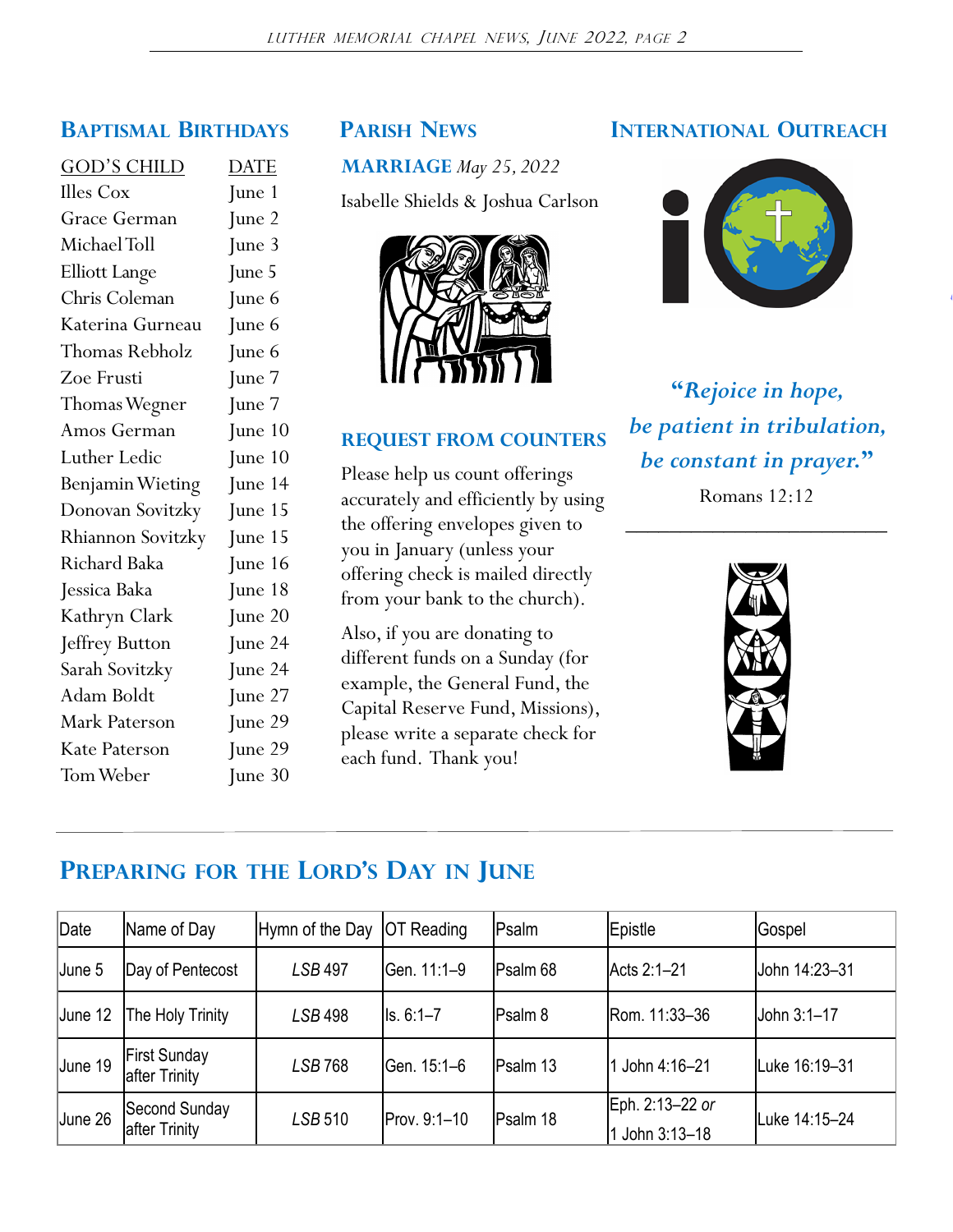## EXCERPTS FROM THE LARGE CATECHISM BY MARTIN LUTHER THE SEVENTH PETITION OF THE LORD'S PRAYER

## **The Seventh Petition: But deliver us from evil. Amen.**

In the Greek text this petition reads thus: Deliver or preserve us from the Evil One, or the Malicious One; and it looks as if He were speaking of the devil, as though He would comprehend everything in one so that the entire substance of all our prayer is directed against our chief enemy. For it is he who hinders among us everything that we pray for: the name or honor of God, God's kingdom and will, our daily bread, a cheerful good conscience, etc.

Therefore we finally sum it all up and say: Dear Father, pray, help that we be rid of all these calamities. But there is nevertheless also included whatever evil may happen to us under the devil's kingdom—poverty, shame, death, and, in short, all the agonizing misery and heartache of which there is such an unnumbered multitude on the earth. For since the devil is not only a liar, but also a murderer, he constantly seeks our life, and wreaks his anger whenever he can afflict our bodies with misfortune and harm. Hence it comes that he often breaks men's necks or drives them to insanity, drowns some, and incites many to commit suicide, and to many other terrible calamities. Therefore there is nothing for us to do upon earth but to pray against this arch enemy without ceasing. For unless God preserved us, we would not be safe from him even for an hour.

Hence you see again how God wishes us to pray to Him also for all the things which affect our bodily interests, so that we seek and expect help nowhere else except in Him. But this matter He has put last; for if we are to be preserved and delivered

from all evil, the name of God must first be hallowed in us, His kingdom must be with us, and His will be done. After that He will fi-



nally preserve us from sin and shame, and, besides, from everything that may hurt or injure us.

Thus God has briefly placed before us all the distress which may ever come upon us, so that we might have no excuse whatever for not praying. But all depends upon this, that we learn also to say Amen, that is, that we do not doubt that our prayer is surely heard and [what we pray] shall be done. For this is nothing else than the word of undoubting faith, which does not pray at a venture, but knows that God does not lie to him, since He has promised to grant it. Therefore, where there is no such faith, there cannot be true prayer either.

It is, therefore, a pernicious delusion of those who pray in such a manner that they dare not from the heart say yea and positively conclude that God hears them, but remain in doubt and say, How should I be so bold as to boast that God hears my prayer? For I am but a poor sinner, etc.

The reason for this is, they regard not the promise of God, but their own work and worthiness, whereby they despise God and reproach Him with lying, and therefore they receive nothing. As St. James says [1, 6]: But let him ask in faith, nothing wavering; for he that wavereth is like a wave of the sea, driven with the wind and tossed. For let not that man think that he shall receive anything of the Lord. Behold, such importance God attaches to the fact that we are sure we do not pray in vain, and that we do not in any way despise our prayer.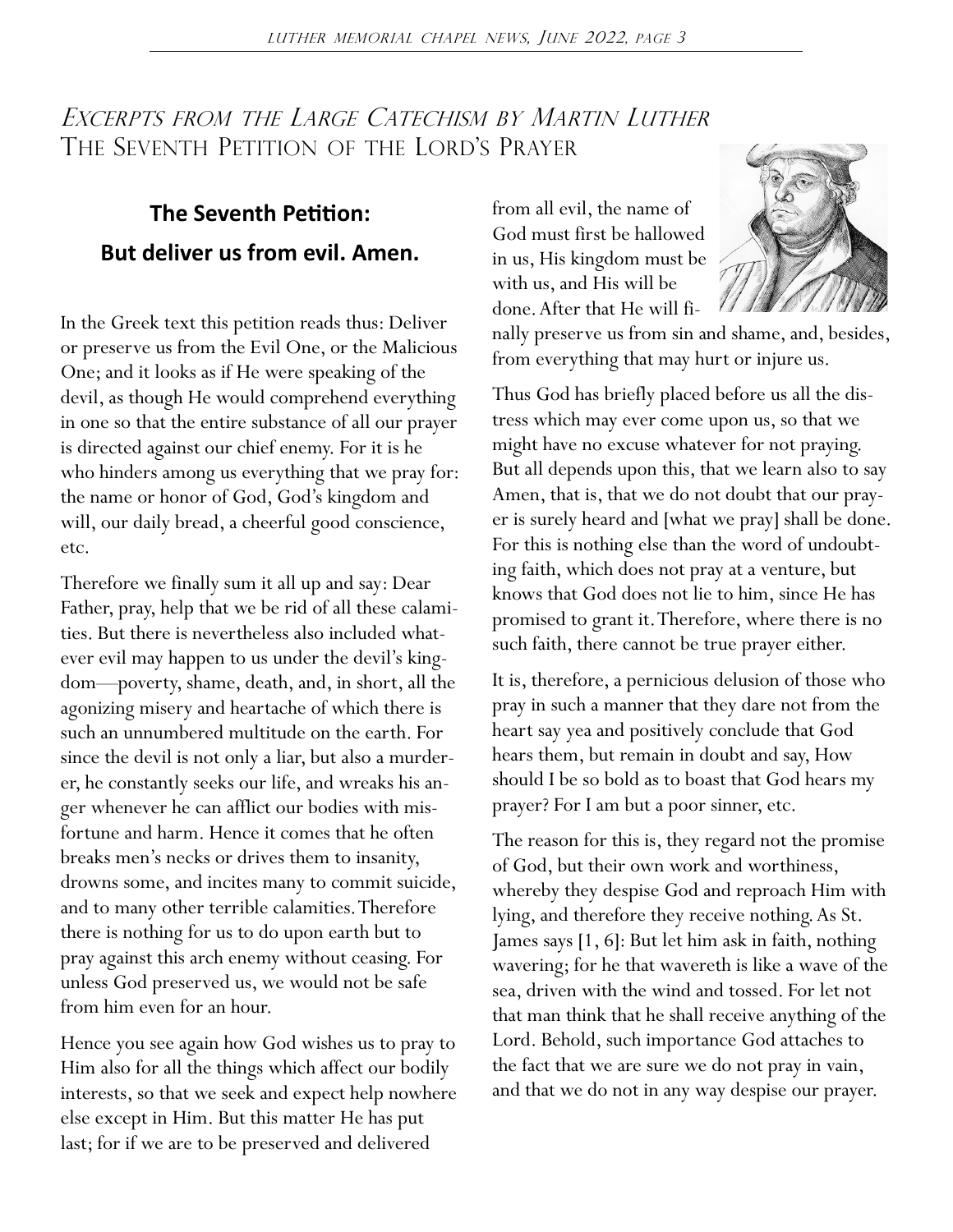|  | <b>June 2022 at LMC</b> |  |  |
|--|-------------------------|--|--|
|--|-------------------------|--|--|

| Sunday                                                                 | Monday                | <b>Tuesday</b><br><b>Wednesday</b> |                                | Thursday                          | Friday          | Saturday        |
|------------------------------------------------------------------------|-----------------------|------------------------------------|--------------------------------|-----------------------------------|-----------------|-----------------|
| 29                                                                     | 30                    | 31                                 |                                | 2                                 | 3               | 4               |
| 8:00am Divine Service<br>9:00am Divine Service<br>10:15am Coffee Break | 7:00pm Divine Service |                                    | 8:30am Matins<br>6:30pm Elders | 7:15pm Softball at<br>Sijan Field |                 |                 |
| 15                                                                     | 6                     |                                    | 8                              | 9                                 | 10              | $\overline{11}$ |
| 8:00am Divine Service<br>9:00am Divine Service<br>10:15am Coffee Break | 7:00pm Divine Service |                                    | 8:30am Matins                  | 7:15pm Softball at<br>Sijan Field |                 |                 |
| 12                                                                     | 13                    | 14                                 | 15                             | 16                                | $\overline{17}$ | $\overline{18}$ |
| 8:00am Divine Service<br>9:00am Divine Service<br>10:15am Coffee Break | 7:00pm Divine Service | 6:00pm Trustees                    | 8:30am Matins                  | 6:15pm Softball at<br>Sijan Field |                 |                 |
| $\overline{19}$                                                        | 20                    | 21                                 | $\overline{22}$                | 23                                | $\overline{24}$ | $\overline{25}$ |
| 8:00am Divine Service<br>9:00am Divine Service<br>10:15am Coffee Break | 7:00pm Divine Service |                                    | 8:30am Matins                  | 9:15pm Softball at<br>Sijan Field |                 |                 |
| 26                                                                     | 27                    | 28                                 | $\overline{29}$                | 30                                |                 | $\overline{2}$  |
| 8:00am Divine Service<br>9:00am Divine Service<br>10:15am Coffee Break | 7:00pm Divine Service |                                    | 8:30am Matins                  | 8:15pm Softball at<br>Sijan Field |                 |                 |

## **LMC's FIGHTING SHEEP**

## *Come and cheer your church team on!*

Thursday evening games @ Sijan Field (about 2800 S. Kinnickinnick, across from Outpost Foods Co-op). Parking on KK or California St. by the tennis courts.

- June 2  $@$  7:15 p.m. vs. Softballers June 9  $\omega$  7:15 p.m. vs. Red Bar June 16 @ 6:15 p.m. vs. The NVL Crew June 23 @ 9:15 p.m. vs. BrewerFan.net June 30 @ 8:15 p.m. vs. Club Paragon Gators
	-
- July 7 @ 6:15 p.m. vs. Free Agents
- July 14 @ 8:15 p.m. vs. 414 Chicken Bombers